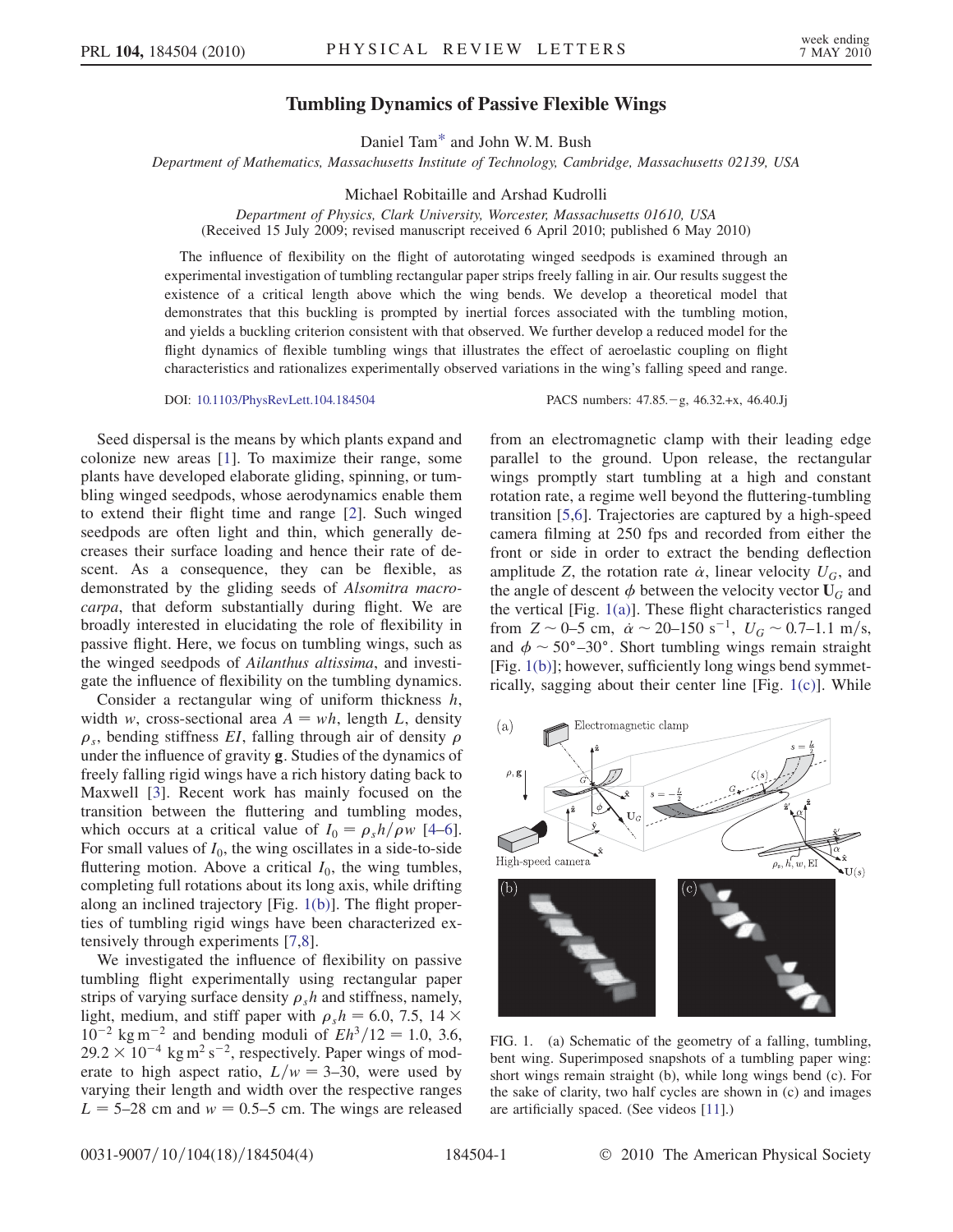previously reported [[7](#page-3-6),[8\]](#page-3-7), this bending remains unexplained. We observe the transition between the two regimes to be sharp as  $L$  is increased and to depend strongly on  $w$  and  $h$ . Throughout the motion, the deflection amplitude Z and rotation rate  $\dot{\alpha}$  remain nearly constant.<br>Specifically fluctuations of no more than 15% are ob-Specifically, fluctuations of no more than 15% are observed in either Z or  $\dot{\alpha}$ , with these maxima arising for<br>the longest  $(I > 25 \text{ cm})$  and widest  $(w > 3 \text{ cm})$  wings. We the longest ( $L > 25$  cm) and widest ( $w > 3$  cm) wings. We here demonstrate that the wing buckles under the influence of inertia at a critical value of the transition parameter  $\kappa =$  $\oint \rho_s A \dot{\alpha}^2 / EIL$ , which prescribes the relative magnitudes of the destabilizing inertial force and the wing's elastic rethe destabilizing inertial force and the wing's elastic resistance to bending. We then elucidate the manner in which elastic deformation affects the tumbling dynamics.

We proceed by identifying the driving force behind the bending of a tumbling wing. The wing tumbles about the horizontal  $\hat{y}$  axis and the trajectories remain in the  $(\hat{x}, \hat{z})$ plane. Since the bending moment of inertia is smallest in the cord direction  $\hat{\mathbf{x}}^{\prime}$ , we assume bending to occur solely in the  $(\hat{\mathbf{v}} \ \hat{\mathbf{z}}^{\prime})$  plane corotating with the wing in accord with the  $(\hat{y}, \hat{z}')$  plane corotating with the wing, in accord with our observations (Fig. 1). The wing orientation is preour observations (Fig. [1](#page-0-1)). The wing orientation is prescribed by the pitch angle  $\alpha$  between the horizontal  $\hat{\mathbf{x}}$ <br>and cord direction  $\hat{\mathbf{x}}'$ . The position along the center line and cord direction  $\hat{\mathbf{x}}^{\prime}$ . The position along the center line<br>is given by the arc length s and  $\zeta(s)$  denotes the deflection is given by the arc length s, and  $\zeta(s)$  denotes the deflection at s in the  $\hat{\mathbf{z}}'$  direction and measured from a line of direction  $\hat{y}$  through the center of gravity G. Hence the local velocity of the wing at the center line  $U(s)$  can be written  $U(s) =$  $\mathbf{U}_G - \dot{\alpha} \zeta(s) \hat{\mathbf{x}}'$ . All equations of motion are expressed in the corotating reference frame  $(\hat{\mathbf{x}}' \ \hat{\mathbf{x}}'')$ the corotating reference frame  $(\hat{\mathbf{x}}^{\prime}, \hat{\mathbf{y}}, \hat{\mathbf{z}}^{\prime})$ .<br>For small deflections, bending deform

<span id="page-1-0"></span>For small deflections, bending deformation of the free wing is governed by the linear Euler-Bernoulli equations

$$
\zeta_{ssss} - \frac{\mathbf{p} \cdot \hat{\mathbf{z}}'}{EI} = 0, \tag{1}
$$

with free end boundary conditions  $\zeta_{ss} = 0$  and  $\zeta_{ss} = 0$  at  $s = \pm L/2$ . **p** is the force distribution per unit length along the wing and has three components: inertial, aerodynamic, and gravitational forces. It can be written  $p(s) =$  $-\rho_s A\dot{U}(s) + L(s) + D(s) + \rho_s Ag$ , with  $L(s)$  and  $D(s)$ the local lift and drag. Newton's second law for the wing the local lift and drag. Newton's second law for the wing<br>requires that  $\int_{-L/2}^{L/2} \rho_s A \dot{U} ds = \int_{-L/2}^{L/2} (L + D + \rho_s A g) ds$ ,<br>which we simply write as  $\int_{-L/2}^{L/2} p(s) ds = 0$ . Conse- $\sum_{-L/2}^{L/2} \mathbf{p}(s) ds = 0$ . Consequently, a simple expression for the forcing p can be derived. Consider a wing tumbling in the straight configuration  $\zeta(s) = 0$ . In this case, U is constant along the span of the wing, so inertial forces are independent of s. Furthermore, for sufficiently long wings, threedimensional aerodynamic effects at the wing tips can be neglected and the flow considered two-dimensional, in which case  $L$  and  $D$  are both independent of  $s$ . As a consequence, **p** is independent of s and so must indeed vanish to satisfy the conservation of linear momentum. Hence, we can deduce that the straight configuration  $\zeta(s) = 0$  is always a solution, albeit a potentially unstable one.

Let us now consider a bent wing, whose small deflection  $\zeta$  is constant in time, in accord with experimental observations. We seek to find the first order correction to p caused by finite bending  $\zeta$ . The local inertial force at s now has an additional component  $\rho_s A \dot{\alpha}^2 \zeta(s) \hat{\mathbf{z}}'$ .<br>Furthermore given that the Revnolds number in our ex-Furthermore, given that the Reynolds number in our experiments Re =  $\rho w U_G/\mu$  is of order 10<sup>3</sup>–10<sup>4</sup>, the aerodynamic pressure scales as  $\rho U(s)^2$  and the first order correction in  $\zeta$  to the aerodynamic force now scales as  $\rho w \dot{\alpha} U_G \zeta(s)$ . The ratio of this first order correction in inertial forces to aerodynamic forces is large in our experiinertial forces to aerodynamic forces is large in our experiments:  $\rho_s h \dot{\alpha}/\rho U_G > 10^2$ , which allows us to neglect the aerodynamic contribution to the correction term and conaerodynamic contribution to the correction term and con-

sider only an inertial forcing  $\mathbf{p}(s) = \rho_s A \dot{\alpha}^2 \zeta(s) \hat{\mathbf{z}}'$ .<br>The equation governing the bending dynamics The equation governing the bending dynamics ([1\)](#page-1-0) together with the inertial forcing forms an eigenvalue problem previously investigated in the context of fast spinning ballistic objects [[9\]](#page-3-10) and is similar to that arising in the Euler buckling of a beam under normal compression [[10\]](#page-3-11). The solution to the ordinary differential equation (ODE) [\(1\)](#page-1-0) is a linear combination of trigonometric and hyperbolic functions. For small values of the transition parameter  $\kappa =$  $\frac{d}{ds} \rho_s A \dot{\alpha}^2 / EL$ , the straight configuration,  $\zeta(s) = 0$ , is the solution. However, when  $\kappa$  reaches a critical value only solution. However, when  $\kappa$  reaches a critical value corresponding to the eigenvalue condition

$$
\tan\frac{\kappa}{2} = \pm \tanh\frac{\kappa}{2} \tag{2}
$$

<span id="page-1-1"></span>obtained from the boundary conditions, the existence of a nontrivial solution implies that the straight configuration becomes unstable to a bent configuration through an inertial buckling transition (see detailed derivation in [[11](#page-3-9)]).

The onset of instability corresponds to the smallest  $\kappa$ satisfying Eq. [\(2](#page-1-1)), specifically  $\kappa_{\star} \approx 4.73$ .  $\kappa_{\star}$  characterizes either a critical buckling length for a given rotation rate, or alternatively a critical buckling rotation rate for a given length. Note that the critical rotation rate corresponds precisely to the lowest natural frequency oscillation of a free beam. The nontrivial solution to Eq. ([1\)](#page-1-0) at the transition is symmetrical and can be written

<span id="page-1-2"></span>
$$
\zeta(s) = Z \frac{\cos(\frac{\kappa_{\star}}{2}) \cosh(\frac{\kappa_{\star}}{L} s) + \cosh(\frac{\kappa_{\star}}{2}) \cos(\frac{\kappa_{\star}}{L} s)}{\cos(\frac{\kappa_{\star}}{2}) + \cosh(\frac{\kappa_{\star}}{2}) - 2 \cos(\frac{\kappa_{\star}}{2}) \cosh(\frac{\kappa_{\star}}{2})}.
$$
 (3)

 $Z = \zeta(0) - \zeta(L/2)$  is the deflection amplitude and remains undetermined from the linearized equation ([1\)](#page-1-0). As for Euler buckling, Eq. ([1](#page-1-0)) precisely predicts the transition, but leaves undetermined the details of the deflection after the transition. Nevertheless, exact shapes can be computed by solving numerically the nonlinear bending equations using the MATLAB BVP4C routine (see detail in [\[11\]](#page-3-9)). Numerically computed shapes are reproduced in Fig. [2\(a\)](#page-2-0). Note that higher order instabilities can theoretically arise for larger values of  $\kappa$ ; however, such high values were not achieved experimentally. For each wing, both the normalized deflection  $Z/L$  and transition parameter  $\kappa$  can be estimated from recordings of free falling wings. The experimental data are reported in Fig. [2\(c\)](#page-2-0). The deflection Z is zero for small  $\kappa$  but increases sharply close to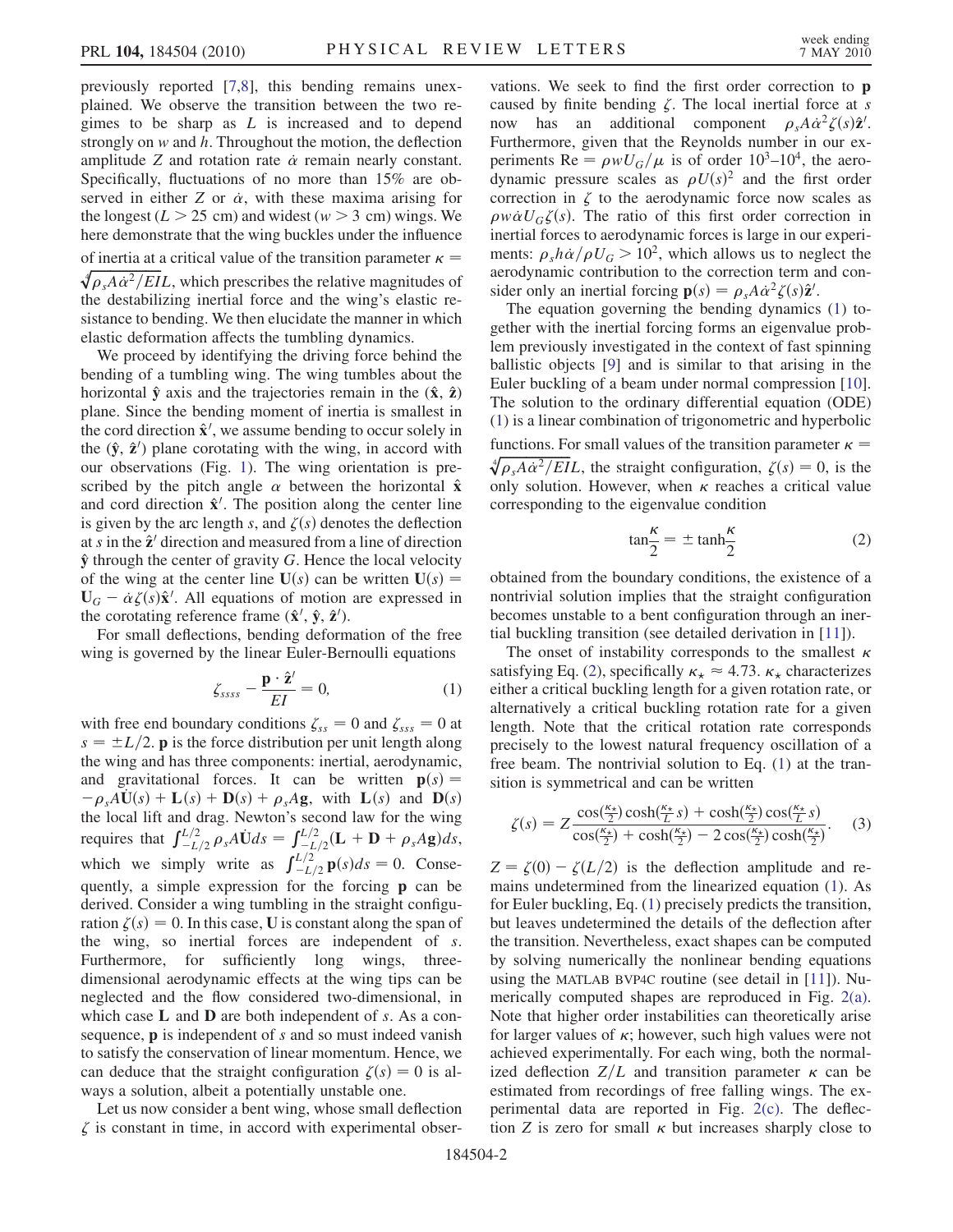

<span id="page-2-0"></span>FIG. 2 (color online). (a) Computed wing shapes for  $\kappa =$ 4:7–6:7. (b) Front view of a tumbling, bent wing superimposed with the shape computed numerically (white line). (c) Maximum wing deflection as a function of the dimensionless parameter wing deflection as a function of the dimensionless para<br> $\kappa = \sqrt[4]{\rho_s A \dot{\alpha}^2 / EIL}$ , experiments, and theory (solid curve).

 $\kappa_{\star} \approx 4.73$ , in close agreement with our numerical results. It bears emphasis that this agreement is not due to fitting, as there are no free parameters: each parameter is obtained from direct experimental measurement. Moreover, wing shapes observed experimentally are compared with those computed numerically [[11](#page-3-9)], and found to be in good agreement [Fig. [2\(b\)\]](#page-2-0).

We now focus on flight properties of tumbling flexible wings, specifically the effect of elastic bending on flight range and descent rate. A reduced model for the flight dynamics of flexible tumbling wings is developed, which consists of coupled aeroelastic equations of motion derived in nondimensional form using the characteristic quantities in nondimensional form using the characteristic quantities<br>  $L_{\text{ref}} = w$ ,  $m_{\text{ref}} = \rho_s A L$ ,  $U_{\text{ref}} = \sqrt{\rho_s h g / \rho}$ , and  $t_{\text{ref}} = L_{\text{ref}}/U_s$ , where  $U_s$  is a characteristic settling speed  $L_{\text{ref}}/U_{\text{ref}}$ , where  $U_{\text{ref}}$  is a characteristic settling speed<br>found by belancing growity and agreedynamic forces. In found by balancing gravity and aerodynamic forces. In the following, all equations are written in nondimensional form, and  $\Lambda = L/L_{\text{ref}}$  is the nondimensional wing length.

We first derive a reduced equation for the bending dynamics of the wing. In nondimensional form, Eq. [\(1\)](#page-1-0) bemamics of the wing. In nondimensional form, Eq. (1) be-<br>
comes  $\ddot{\zeta} + \Omega^2 \zeta_{ssss} - \dot{\alpha}^2 \zeta = 0$ , where  $\Omega = \sqrt{EI/\rho_s A} t_{\text{ref}}/I^2$ , represents a nondimensional frequency of oscillation  $L_{\text{ref}}^2$  represents a nondimensional frequency of oscillation.<br>Substituting the solution to the linearized equations (3) for Substituting the solution to the linearized equations ([3\)](#page-1-2) for  $\zeta$  yields an equation in Z only

$$
\ddot{Z} + [\omega(\Lambda)^2 - \dot{\alpha}^2]Z = 0.
$$
 (4)

<span id="page-2-1"></span>This reduced equation [\(4](#page-2-1)) describes the dynamics of a harmonic oscillator of natural frequency  $\omega(\Lambda) =$ -corresponds to the lowest natural frequency for bending  $\kappa_{\mathcal{X}}^2/\Lambda^2$  under inertial forcing  $\dot{\alpha}^2 Z$ . As expected,  $\omega$  also<br>responds to the lowest natural frequency for bending \_ oscillations of a free wing. Equation ([4](#page-2-1)) captures the essential physics of the inertial buckling transition. The straight wing  $Z = 0$  is always a solution, but is only stable

for short wings or low rotation rates for which  $\omega(\Lambda) > \alpha$ .<br>The transition occurs for  $\omega(\Lambda) = \alpha$  which corresponds The transition occurs for  $\omega(\Lambda) = \dot{\alpha}$ , which corresponds<br>precisely to Eq. (2). In this case, Z need not be zero and precisely to Eq. [\(2\)](#page-1-1). In this case, Z need not be zero and solutions with finite bending are possible.

We proceed by deriving the conservation equations governing the falling motion of the wing. Similar equations have been derived for rigid wings [[4](#page-3-4)[–6\]](#page-3-5), but these studies were aimed at characterizing the fluttering-tumbling transition, while we here only consider tumbling far from the transition and investigate the first order effect of bending. The local lift L is proportional to the circulation around the wing  $\Gamma$ , as predicted by quasisteady potential flow theory, and  $\Gamma$  is assumed to depend only on the rotation rate  $\Gamma =$  $C_R \dot{\alpha}$ , with  $C_R$  a nondimensional parameter. The local drag **D** is taken to be quadratic in the local velocity  $U(s)$  with **D** is taken to be quadratic in the local velocity  $U(s)$  with constant drag coefficient  $C_D$ . Both local lift and drag depend on the local velocity and thus on the deflection  $\zeta$ . Linear momentum conservation for the entire wing is expressed in the  $(\hat{\mathbf{x}}', \hat{\mathbf{z}}')$  frame by integrating the local lift,<br>drag and gravitational forces along the wing: drag, and gravitational forces along the wing:

<span id="page-2-3"></span>
$$
I_0(\dot{u} - \dot{\alpha}v) = -C_R \dot{\alpha}v - C_D U_G u - \sin \alpha, \qquad (5)
$$

$$
I_0(\dot{v} + \dot{\alpha}u) = +C_R \dot{\alpha}u - C_D U_G v - \cos \alpha. \tag{6}
$$

<span id="page-2-2"></span>u and v are the components of  $U_G$  in the  $(\hat{\mathbf{x}}^{\prime}, \hat{\mathbf{z}}^{\prime})$  frame of<br>reference and  $L = a, h/\alpha w$ . It bears emphasis that Eqs. (5) reference and  $I_0 = \rho_s h / \rho w$ . It bears emphasis that Eqs. [\(5\)](#page-2-2) and [\(6](#page-2-3)) are independent of the deflection  $\zeta$  to first order. This is because  $\zeta$  is taken from the center of gravity G and I ms is because  $\zeta$  is taken from<br>by definition we have  $\int_{-\Lambda}^{\Lambda/2}$  $\int_{-\Delta/2}^{\Delta/2} \zeta(s) ds = 0$ ; hence any first order correction of the local forces in  $\zeta$  integrates to zero.

Angular momentum conservation is expressed with respect to G. The only torque acting on the wing is the aerodynamic torque, which we decompose as the sum of an entrainment torque that causes the wing to rotate and a dissipative torque that opposes its rotation. For a straight wing, the entrainment torque is taken to be proportional to the lift, as is the case in potential flow theory, and the dissipative torque to be quadratic in  $\dot{\alpha}$ . For a bent wing, we must include the contribution from the moments of the must include the contribution from the moments of the must include the contribution from<br>aerodynamic forces about  $G, \int_{-A}^{\Lambda/2}$  $\sum_{-\Lambda/2}^{\Lambda/2} [\zeta \hat{\mathbf{z}}' \times (\mathbf{L} + \mathbf{D})] ds.$ Here, first order corrections in  $\zeta$  to **L** and **D** make nonzero contributions, which correspond to an additional term in contributions, which correspond to an addition<br>the dissipative torque proportional to  $\int_{-\Lambda}^{\Lambda/2}$  $\int_{-\Lambda/2}^{\Lambda/2} \zeta(s)^2 ds.$ Substituting Eq. ([3\)](#page-1-2) for  $\zeta$  yields a quadratic term in the total deflection Z. Hence

<span id="page-2-4"></span>
$$
\frac{d}{dt}(J\dot{\alpha}) = \eta \dot{\alpha} U_G - \mu_1 \dot{\alpha}^2 - \mu_2 Z^2 \dot{\alpha} U_G,\tag{7}
$$

where  $J$  is the nondimensional moment of inertia at  $G$ about the axis  $\hat{y}$ , and  $\eta$ ,  $\mu_1$ ,  $\mu_2$  are nondimensional aerodynamic parameters.

It is remarkable that the system of coupled nonlinear ODEs ([4\)](#page-2-1)–[\(7](#page-2-4)) has a particular solution for which the deflection  $Z$  and rotation rate  $\dot{\alpha}$  remain constant throughout the motion in agreement with our experimental observathe motion, in agreement with our experimental observa-